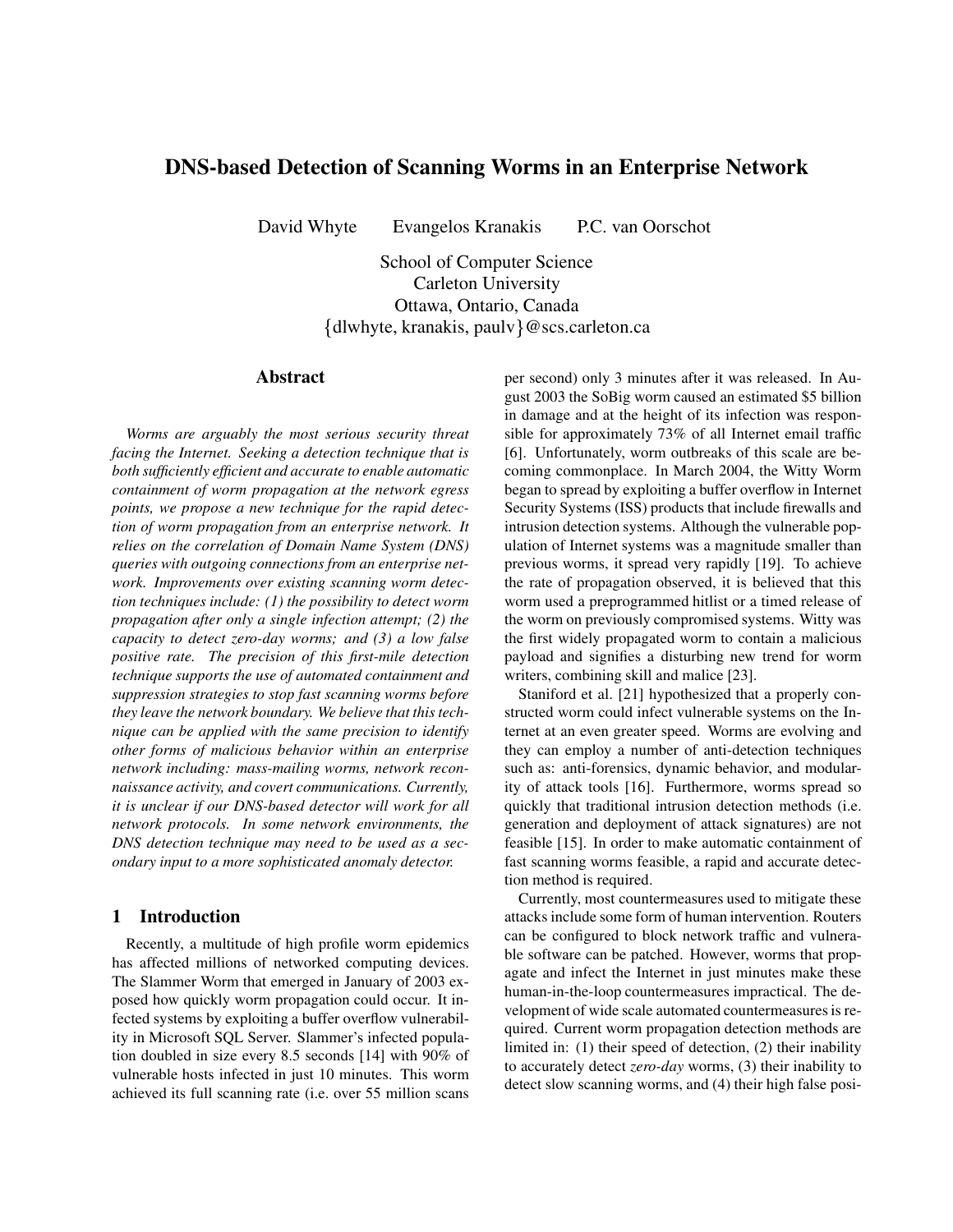tive rate.

Typically, scanning worms use a pseudo random number generator (PRNG) to generate 32 bit random numbers that correspond to an IPv4 address. The attacking system uses this numeric address as the target for its infection attempt. The use of a numeric IP address by the worm, instead of the qualified domain name of the system, obviates the need for a DNS query. In contrast, the vast majority of legitimate publicly available services are accessed through the use the DNS protocol which provides the mapping between numeric IP addresses and the corresponding alphanumeric names. The translation of a host name to a registered IP address is called *resolving*. While there exists valid exceptions (e.g. client to client applications, remote administration tools, etc.) typical user behavior should include some form of DNS activity before a new connection can be initiated.

**Our Contributions.** We use DNS anomalies to detect scanning worm propagation, relying on the observation of DNS responses. If we do not observe DNS activity before a new connection is initiated, we consider this connection anomalous. This premise is based on our observation that whereas users tend to remember alphanumeric strings and use the network services provided (i.e. DNS), almost all scanning worms directly use numeric IP addresses. Behavioral signatures [9] are used to describe common aspects of worm behavior particular to a given worm that span infected systems in a temporal order. Our DNS-based detection technique can be used as a behavorial signature to detect scanning worms.

Those legitimate applications and services that generally do not rely on DNS are addressed through the use of *whitelists* (see Section 3.2). In an enterprise network with an open security policy (i.e. few or no user and service restrictions) the number of such applications and services may be so large as to make our detection technique prone to significant amounts of false positives and negatives (see Section 5.2). Even in this scenario, DNS-based detection may be a useful input to a more sophsticated anomaly detector. However, we believe the use of our DNS anomalybased detection approach in an enterprise network that implements a conservative or restrictive security policy (i.e. more common in large financial organizations or government) is appealing for a number of reasons including:

- 1. Speed: the possibility to detect an infected system after only a *single* infection attempt to the Internet.
- 2. Detection of zero-day worms: possible because our approach does not rely on the matching of existing worm signatures to identify suspicious traffic.
- 3. Scanning rate independence: our approach can detect both fast and slow (i.e. stealth) scanning worms.
- 4. Reduced training period: our approach includes the concept of a whitelist that can be quickly generated

to reduce false positives.

- 5. Low-false positive rate: our approach does not rely on modeling normal network and user behavior profiles that are prone to false positives.
- 6. Ease of implementation: our approach is networkbased, runs on commodity hardware, and relies on the observation of a protocol found in every network (i.e. DNS).

We believe this new technique can both rapidly and accurately detect worm propagation within enterprise networks. The precision of this first-mile detection enables the use of automated containment and suppression strategies to stop scanning worms before they leave the network boundary.

Our detection technique can be used to detect scanning worm propagation both within an enterprise network and from the enterprise network to the Internet (i.e. local to remote). It does not detect worm propagation from the Internet to the enterprise network. It differs from existing scanning worm detection techniques in that it does not rely on having to observe and correlate multiple events to determine that a scan is occuring. There is no concept of a threshold; we only maintain in state a list of IP addresses of *valid* connection destinations and each individual connection attempt from the enterprise network as it occurs. Our approach enables the detection of an infected system after a single scan has been initiated, regardless of the time between scans, and thus compares very favorably to previous work (e.g. Weaver et al. [25]). Weaver et al. propose an algorithm based on the Threshold Random Walk (TRW) scan detector [11] to detect a scanning host within an enterprise environment after only 10 scans, and it can detect scans as slow as 1 scan per minute.

The sequel is structured as follows. Section 2 presents the description of the DNS-based scanning worm propagation detection technique. Section 3 discusses our experimental platform. Section 4 discusses the analysis of our prototype. Section 5 presents detection circumvention and limitations. Section 6 discusses ideas for extended applications of our detection technique. Section 7 discusses related work. We conclude in Section 8 with a brief summary. Appendix A contains background information.

# **2 Basic Methodolgy and Approach**

For an overview of worm propagation strategies and DNS please refer to Appendix A. In this section we give a high-level overview of our DNS-based anomaly scanning worm detection approach. In larger enterprise networks, it is not unusual for network segments to be either logically or physically separated. In fact, an enterprise network may be comprised of several distinct subnets for a variety of reasons including security, ease of adminis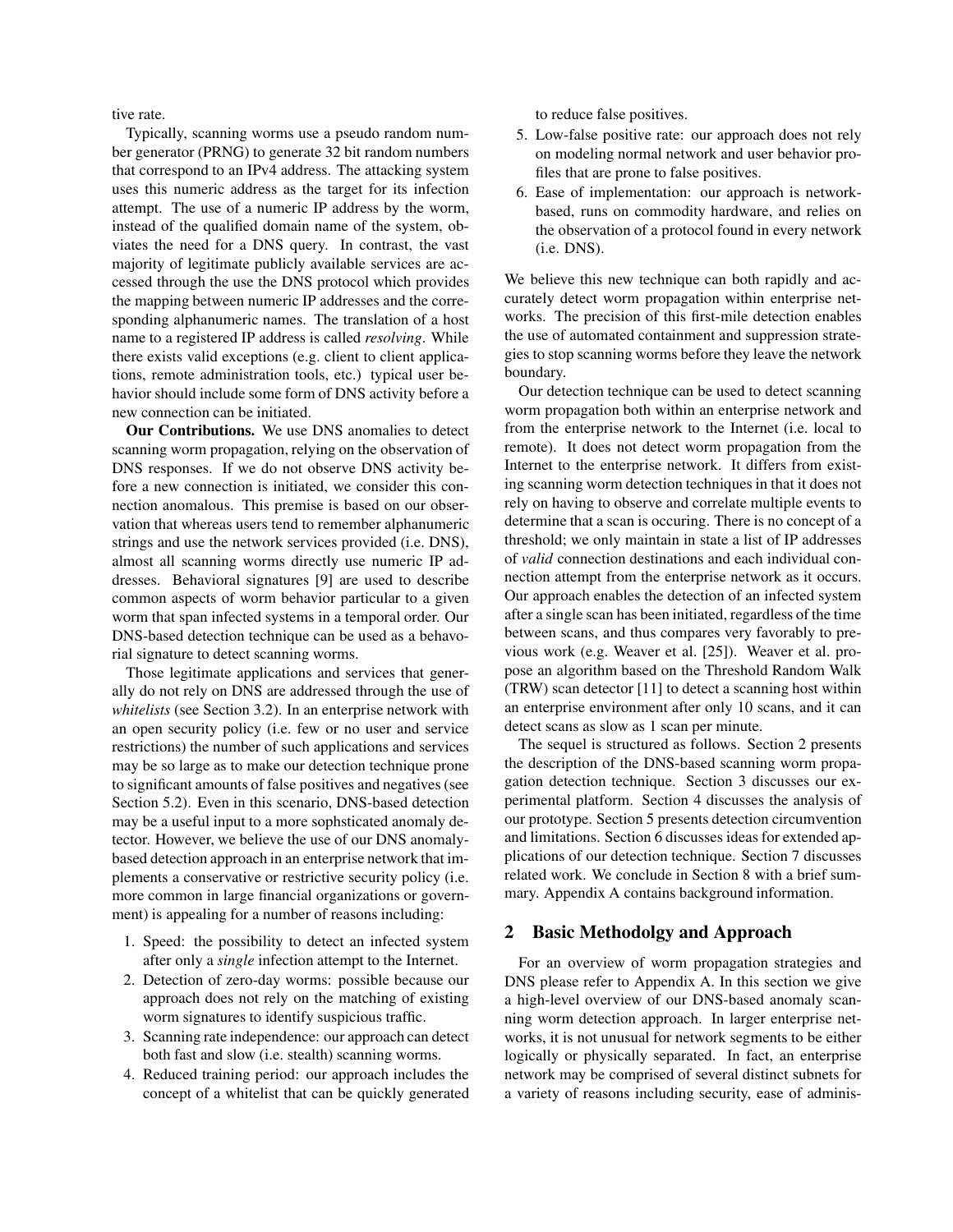tration, and geographical location. We can leverage this natural separation of networks to contain worm propagation within distinct network segments. As in Silicone Defense's CounterMalice solution [7], we purposely divide the enterprise network into segments called *cells*. Each cell contains a worm containment device to confine and contain worm infection. Our definition of a cell refers to all systems within the same subnet serviced by a distinct authoritative DNS server. Figure 1 illustrates how an enterprise network can be divided into cells.

The propagation of fast-scanning worms can be characterized as: local to local (L2L), local to remote (L2R), or remote to local (R2L). In L2L propagation, a scanning worm targets systems within the boundaries of the enterprise network it resides. Topological scanning worms employ this strategy. L2R propagation refers to a scanning worm within an enterprise network targeting systems outside of its network boundary. Finally, R2L propagation refers to worm scanning from the Internet into an enterprise network. In this paper, our worm propagation detection method detects L2R worm propagation and worm propagation between local cells, but not R2L or worm propagation that occurs within an individual cell.

Systems that reside within the same cell typically do not use DNS to communicate. The Address Resolution Protocol (ARP) [17] is used when a system tries to communicate with another system in the same cell. ARP is used by the data link layer to provide a mapping between the physical hardware of a system and its assigned IP address. L2L worm propagation can occur within a particular cell or span multiple cells depending on the scanning strategy of the worm. As noted above, in the present pa-



**Figure 1. Network Cells**

per, we handle L2L worm propagation only in the case that the propagation occurs between cells. In a related paper [26], we detail how we have adopted the DNS-based

technique to an ARP-based implementation which detects L2L worm propagation within local cells. Figure 2 provides an example of how our prototype could be operationally deployed. Prototype A in Cell 1 monitors activity between Cell 1 and Cell 2. Cell 2 contains the sole ingress/egress point for the enterprise network. Prototype B, from its vantage point in Cell 2, monitors activity from all cells within the enterprise network to external systems. Finally prototype C monitors activity between Cell 3 and Cell 2. A system in Cell 1 is infected with a scanning worm. The infected system begins scanning to locate susceptible systems both within Cell 2 and the Internet. The prototype device in Cell 1 will detect the scanning activity to Cell 2 and generate an alert. The prototype device in Cell 2, at the enterprise gateway, will detect scanning activity from Cell 1 to the Internet and generate an alert.



**Figure 2. DNS Anomaly-based Detection Deployment**

**DNS Anomaly Detection Approach.** In random scanning, the use of a numeric IP address by the worm, instead of the qualified domain name of the system, obviates the need for a DNS query. New connections from the network that cannot be associated with any DNS activity are considered anomalous. If we can observe and correlate all locally generated DNS activity and new connection attempts within an enterprise network, we have the means to detect L2L inter-cell or L2R worm propagation. The technique does not detect R2L or intra-cell (i.e. within the boundaries of a cell) worm propagation.

However, this approach must take into account valid instances where no DNS query is required to access a particular system or resource. Our analysis of DNS activity within a network reveals two instances where this occurs. The first results from accessing distributed application and content delivery services. The HTTP protocol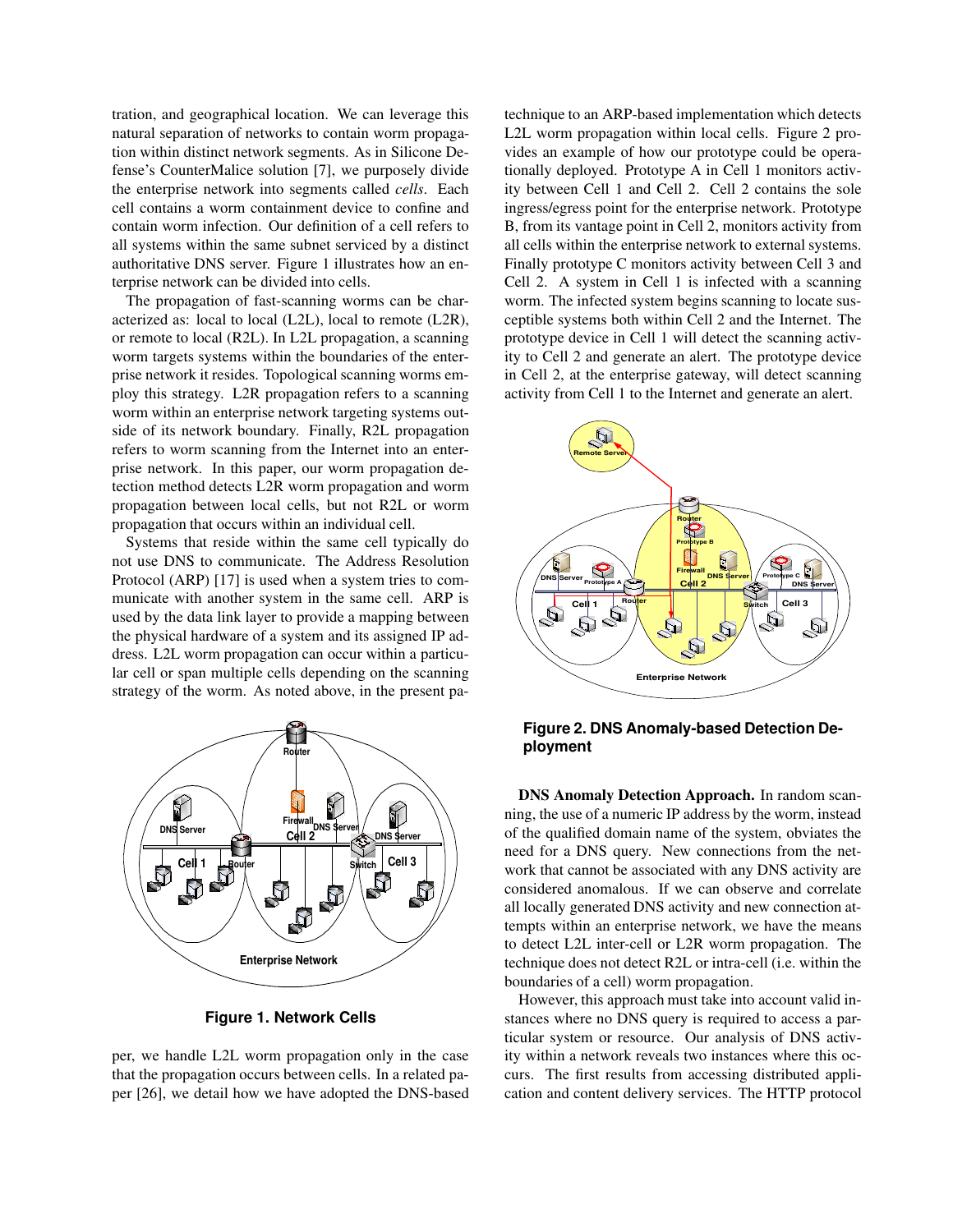allows URLs consisting of numeric IP addresses to be embedded within the data payload of an HTTP packet. It is common practice for busy websites to maintain or outsource their content to larger centralized image servers to allow for better web page retrieval performance. When a user accesses a website to retrieve a webpage, they may be retrieving the requested material from several geographically separated servers. It is not uncommon for the web page content to include an IP address of a centralized image server that the browser uses to retrieve an image or media file. In this instance, the browser uses this numeric IP address to retrieve the image and does not require a DNS resource record. Instead of having to perform a DNS request for the object, the numeric IP address is provided to the browser in the content of the web page. We consider this a valid connection attempt incidentally obtained by a previous DNS query.

The second instance includes those servers and services that are simply not accessed with DNS. An application may have the numeric IP addresses of systems it needs to access embedded in its configuration file. A user may specify connections to a server by entering an IP address from memory at a command line. In these instances, the application or user has a priori knowledge of the IP address of the server they wish to access. This can include but is not limited to network server communications, remote administration tools, and certain peer to peer (P2P) applications. DNS, applications, and users are all legitimate sources of numeric IP addresses that can enable access to services and systems. Legitimate use of numeric IP addresses by applications and users can be identified and added to a whitelist for exclusion from the detection algorithm. Taking these exceptions into consideration (see Whitelists in Section 3.2), we consider any system that tries to access another system without receiving a valid DNS response as a possible worm infected system.

# **3 High-Level System Design**

Our software system design uses the *libpcap* [5] library and is comprised of two logical components: the PPE and DCE. The Packet Processing Engine (PPE) is responsible for extracting the relevant features from the live network activity or saved network trace files (see Section 3.1). The DNS correlation engine (DCE) maintains in state all relevant DNS information, a whitelist, and numeric IP addresses embedded in HTTP packets extracted by the PPE (see Section 3.2). This information is used to verify both outgoing TCP connections and UDP datagrams. In this context, verifying means ensuring that the destination IP address of an outgoing TCP connection or UDP datagram can be attributed to either a DNS query, an HTTP packet, or an entry in the whitelist. The software can process either live network traffic or saved network traces in the *pcap* [5] file format. To detect L2R worm propagation, the software system must be deployed at all external network egress/ingress points. To detect worm propagation between network cells, a system would need to be deployed in each cell at the internal ingress/egress points (see Figure 2).



**Figure 3. High-level System Design**

Figure 3 reveals the high-level design of the prototype. In this example, the PPE extracts the relevant features from live network activity and bundles these into data tokens. The data tokens are comprised of the appropriate 5-tuple of features (see Section 3.1) based on the protocol extracted. These tokens are consumed by the DCE. The DCE uses the tokens to maintain a list of destination IP addresses it deems *valid* and checks any new connection attempts from within the enterprise network against this list. The DCE will generate an alert if it determines the new connection is being initated to a destination IP that is not contained in its list.

## **3.1 Packet Processing Engine**

The PPE is responsible for processing packets of interest from *pcap* files or live off the network and extracts a variety of information from several protocols. Specifically, the software must extract relevant features from new connection attempts, embedded IP addresses within HTTP packets, and all DNS activity occurring within the network cell.

In order to discover new TCP connection attempts, all TCP packets with the SYN flag set are examined. TCP packets with the SYN only flag set indicate the start of the three-way handshake that signifies a new connection attempt. UDP is connectionless and does not have the concept of a session. Each UDP packet is treated as a discrete event and thus a potential new connection. Feature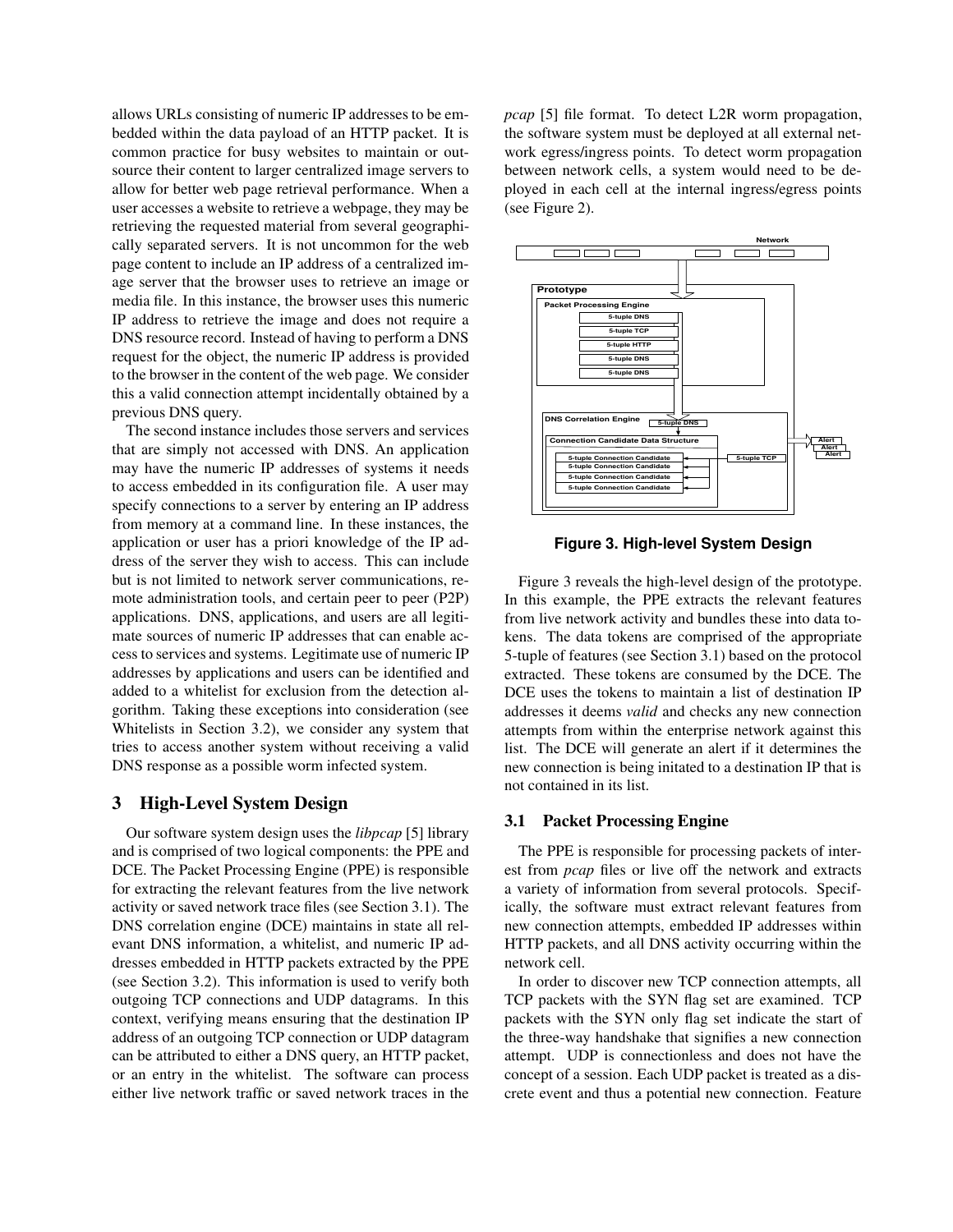extraction for either new TCP connections or non-DNS UDP datagrams includes the 5-tuple of source IP, source port, destination IP, destination port, and timestamp.

Packets that contain a source port of 80 or 8080 are captured and categorized as HTTP packets. All HTTP packets are decoded and the payload inspected for any embedded IP addresses. Any IP addresses discovered in the payload are extracted along with the previously defined 5-tuple.

DNS A records are generated when systems within the network wish to contact systems in other cells or external to the network. Any DNS requests originating from the network cells and any DNS replies coming into the network cells are extracted and decoded. Feature extraction for DNS datagrams includes the 5-tuple of DNS source IP, DNS source port, TTL, domain name, and resolved IPv4 address.

# **3.2 DNS Correlation Engine**

The DNS correlation engine (DCE) is responsible for processing information passed by the PPE. The two major functions of the DCE are: (1) to create and maintain a data structure of IP addresses and associated features that are considered valid connection candidates; and (2) to validate all new TCP and UDP connection attempts between cells or to remote systems against the connection candidate data structure. A valid connection candidate data structure is produced by processing DNS A records, embedded IP addresses in HTTP packets, and the whitelist.

**Connection Candidate Data Structure.** All DNS A resource record 5-tuples are parsed and added to the connection candidate data structure. The TTL from each 5 tuple is used just as it is in the cache of a DNS server. Once the TTL expires, the resource record is purged from the DCE's connection candidate list. Although DNS activity provides the majority of IP addresses to the connection candidate data structure, numeric IP addresses within HTTP packets must also be considered.

As previously discussed, numeric IP addresses are regularly embedded within HTTP packets. All HTTP 5 tuples are parsed and added to the connection candidate data structure. Unlike an IP address provided by DNS A records, these IP addresses do not have an associated TTL that can be used to discard the IP address entry from the connection candidate data structure. We can assume that a DNS query and response had to occur in order for the web site to be initially accessed. Therefore, we can use the TTL of the DNS A record of the original request as the TTL for the embedded IP address. All IP addresses harvested from HTTP decoding are then are maintained in state. That is, the assigned TTL values are respected and these addresses are valid only as long as the TTL has not expired.

**Whitelists.** To address those client applications that legitimately do not rely on DNS, a whitelist is generated. A whitelist provides a list of IP addresses and port combinations that are exempt from the detection algorithm. For example, in most networks there are systems that regularly communicate with one another by using IP addresses specified in configuration files rather than fetched in DNS records. Furthermore, specific applications and users (see further discussions below) may also use numeric IP addresses instead of DNS to access services or communicate with other systems.

In practice, internal network server communications are either well-known or easily discovered. If a hard-coded IP address is contained in a network configuration parameter or file, it is easily confirmed. These server interactions can be modeled and the appropriate IP address port combination added offline to the whitelist for exclusion. However, in the case of users, the use of numeric IP addresses may be more pervasive and more unpredictable. There are two cases worth discussion. In organizations which impose restrictive network security policies, end users are restricted to using a finite list of well known services deemed permissible in the security policies. For instance, it may be permissable to access FTP and Telnet servers using numeric IP addresses. To accommodate this, the list of frequently accessed FTP servers IP addresses could be added to the whitelist. Alternatively, so as not to weaken the security posture of the network, in such environments (e.g. financial and government) where an organization has tight control over its employees, users could be told to enter in domain names instead of the IP address. The second case, which may be more problematic for whitelists, involves end users which enjoy unrestricted or open network security policies. In this case, the number of whitelisted protcols may limit the effectiveness of the detector.

The whitelist is granular enough to exempt not only specific IP addresses but also provide for IP address and port pairing. For instance, it is possible to specify that a communication must contain the correct source and destination IP addresses as well as the correct destination port in order to match the applicable whitelist entry. Over time this list will need to be updated in order to reflect changes to the network, user activity, and new technology. The more open a network security policy, the greater the amount of effort required to maintain the whitelist.

**New Connection Validation.** The PPE only extracts the relevant information from a single TCP packet for each new TCP connection attempt it detects. This includes TCP SYN packets addressed to systems outside the cell the prototype is monitoring. Once a new TCP connection attempt is detected, the IP destination address is compared with the addresses listed in the connection candidate data structure. If the address is not found and it does not match an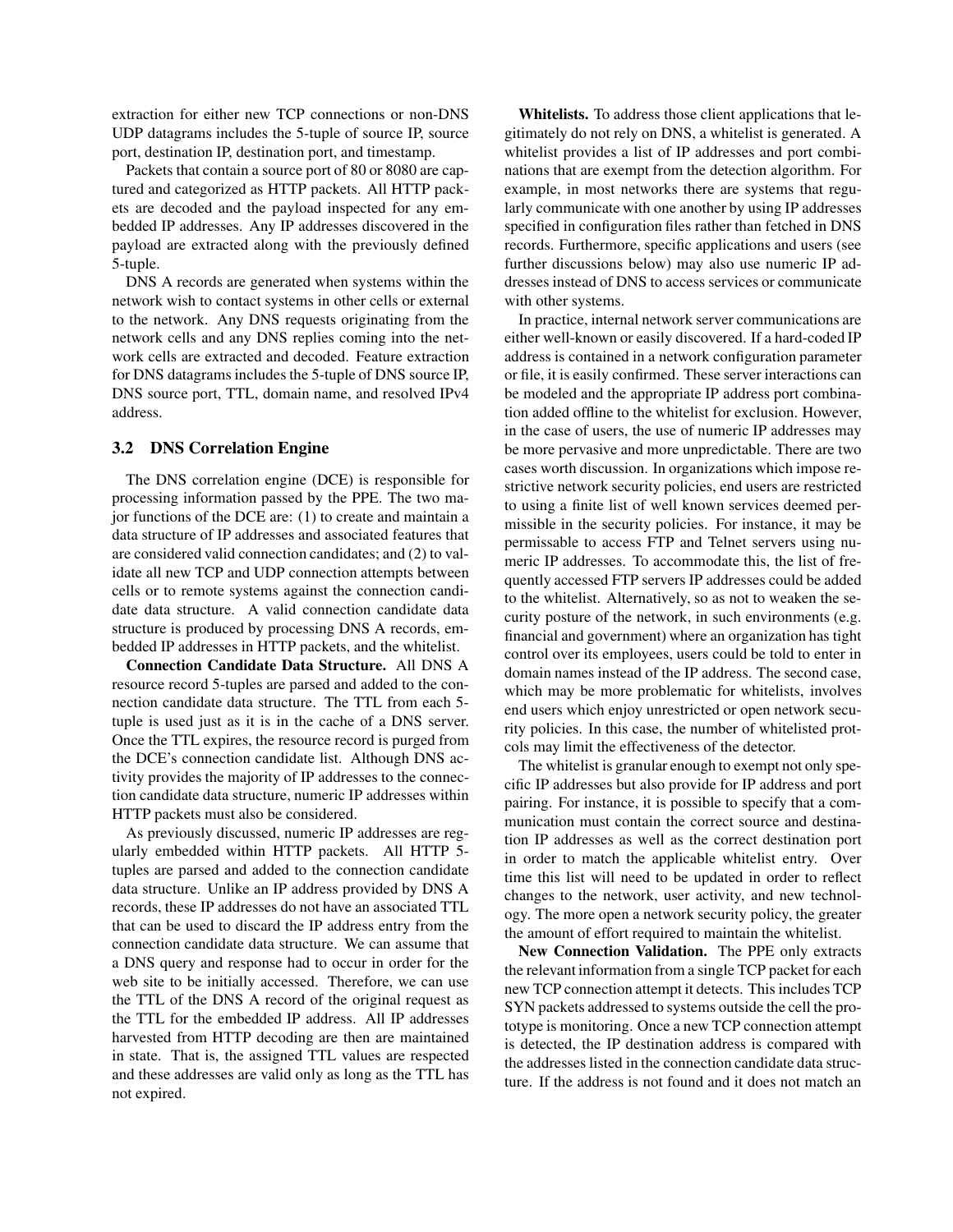entry in the whitelist, the connection is considered to be anomalous and an alert is generated.

UDP datagrams are regarded as discrete events. The PPE extracts the relevant information from the UDP datagrams and passes this information to the DCE. Once a new UDP datagram is detected, the IP destination address is processed as described in the previous paragraph.

**Alerts.** An alert is generated when a connection attempt to a system in another cell or remote system is detected for which there is no associated entry in the connection candidate data structure. Multiple connection attempts between the same two systems within a specified time window are regarded as a single alert. This alert grouping reduces the number of alerts generated without reducing the relevant warning information to the operator. It is not unusual for a new TCP session to require a number of connection attempts before an actual connection can be established. Systems may be busy, unable or simply unwilling to establish a session. If a separate alert were generated for each unsuccessful connection attempt, a single communication between two systems may generate several alerts.

In regards to UDP, the decision to consider each UDP datagram as a possible new connection could result in numerous alerts that could quickly overwhelm an operator. The important intelligence from these alerts is the identification of the potentially infected system and the intended victim. The fact that it took the worm multiple connection attempts or datagrams to infect the system does not aid in our propagation detection. The timestamp from the first TCP SYN packet or UDP datagram that generated an alert is used as the timestamp for the alert. The alert contains the time the activity was detected, protocol, source and destination IP address and source and destination port number.

# **4 Prototype Evaluation**

#### **4.1 Data Set**

To validate our DNS-based detection approach, we developed and tested a fully functional software prototype. The software was installed on a commodity PC with a Linux operating system and a 10/100 network interface card. The prototype implements all features discussed in Section 3. To conduct our evaluation, one week of network traffic was collected at a firewall in front of one of our university's research labs. A Linux system using *tcpdump* was connected to a tap in front of the firewall to collect and archive the network traces. We monitored both incoming and outgoing network traffic to the lab. The lab router is connected to the university's Internet accessible Class B network. The lab network consists of a one quarter Class C network (i.e. 63) of Internet reachable IPv4 addresses.

The lab network contains one authoritative DNS server that all internal systems in the network are configured to use. The lab's DNS server has entries associated with the lab's mail server, web server, and Kerberos server. The firewall does not permit any inbound connections unless they were first established by an internal system. All systems within the lab can access the Internet directly through the firewall, which is the sole egress/ingress point for the network. Using the cell definition previously described, the lab can be considered one cell in the university's enterprise network. The lab analysis allowed us to test the prototype's ability to detect L2R worm propagation.

During the course of our network traffic collection in front of the lab firewall, network traffic from a separate internal university network was also captured. We will refer to this network as the Internal Departmental Network (IDN). The IDN has its own authoritative DNS server that all its internal systems are configured to use. The IDN can be considered another cell in the university's enterprise network. This incidental collection provided us with the opportunity to perform additional analysis. In addition to running the prototype against the lab network traces, we ran the prototype against a filtered version of the IDN network traces. To address privacy concerns, we restricted our inspection of the IDN's network traces to those packets that contained either a source or destination address that matched a lab network IP address. The IDN analysis allowed us to test the prototype's ability to detect worm propagation between cells.

At the start of our analysis, we flushed the lab DNS server's cache. This ensured that any new connections from lab systems would result in an external DNS query to retrieve the appropriate A record instead of accessing the lab DNS server's cache. From our vantage at the network boundary, we are only able to detect DNS replies as they enter the lab network, not those generated internally from the DNS server's cache. The flushing of the lab DNS cache ensures that the DCE will contain the same DNS information as the lab's DNS server. In our analysis, all IP addresses have been modified to keep the actual IP addresses anonymous. The university network's IP addresses are represented by the 192.168.0.0/16 IP address range.

**Table 1. Network Data Set**

| Network Protocol    | Packet Count |
|---------------------|--------------|
| TCP packets         | 5,969,266    |
| TCP connections     | 18,634       |
| <b>ICMP</b> packets | 4.955        |
| <b>UDP</b> packets  | 5,301,489    |
| Other               | 805,604      |

Network traffic was collected for a seven-day period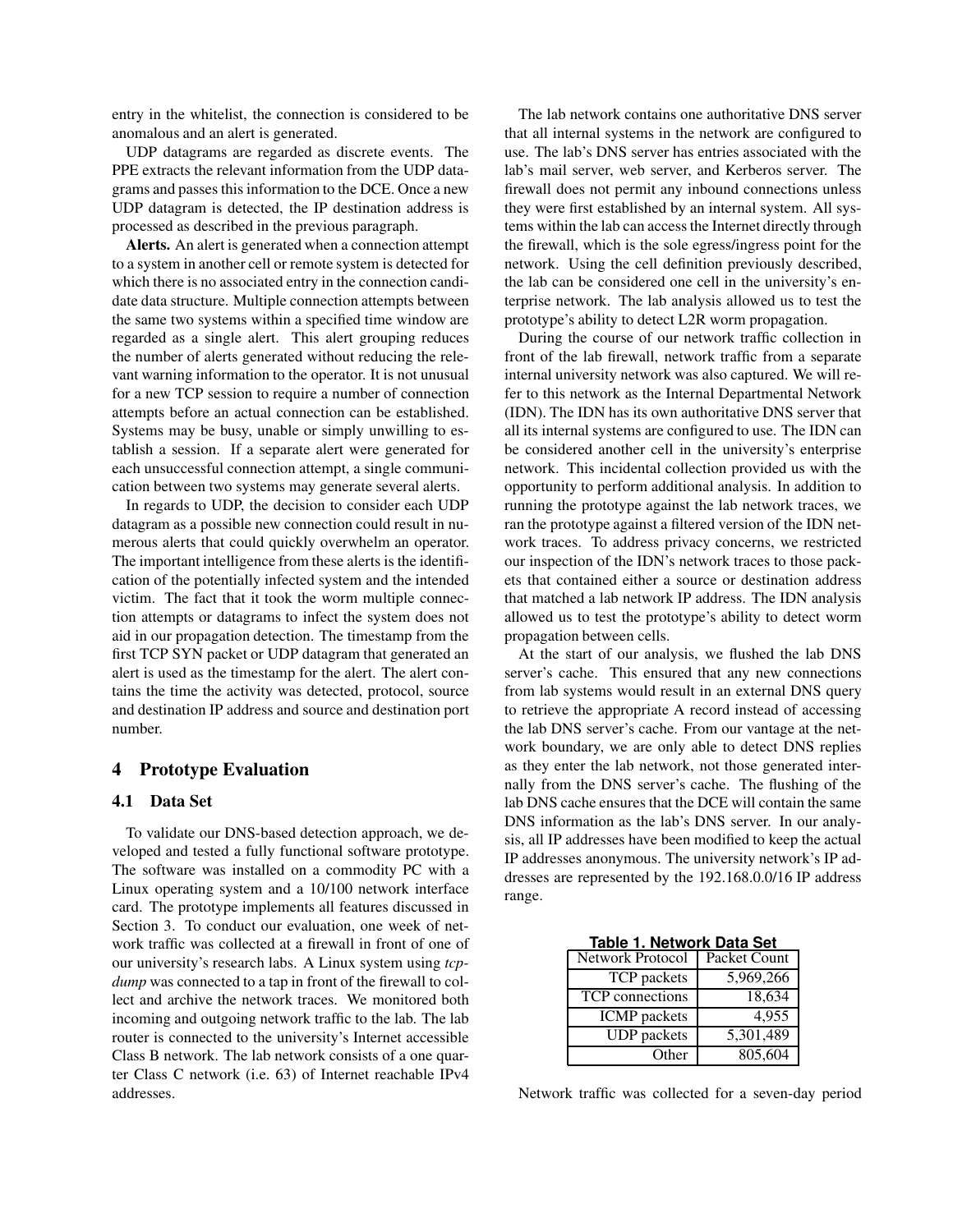| 1800C E. 1910C 1910G19161113 |                      |            |            |  |
|------------------------------|----------------------|------------|------------|--|
| Date                         | <b>Total Packets</b> | <b>DNS</b> | <b>DNS</b> |  |
|                              |                      | Request    | Reply      |  |
|                              |                      | Data-      | Data-      |  |
|                              |                      | grams      | grams      |  |
| 06-24-2004                   | 2,101,243            | 6,485      | 6,264      |  |
| 06-25-2004                   | 2,491,663            | 5,525      | 4,951      |  |
| 06-26-2004                   | 847,687              | 1,192      | 658        |  |
| 06-27-2004                   | 889,251              | 2,231      | 3,174      |  |
| 06-28-2004                   | 1,339,283            | 5,225      | 4,752      |  |
| 06-29-2004                   | 1,382,642            | 6,121      | 5,998      |  |
| 06-30-2004                   | 1,081,451            | 4.973      | 4,164      |  |

**Table 2. DNS Datagrams**

from June 24th to June 30th, 2004. The network traces are comprised of all network activity that reached the lab's router from internal systems, systems in the IDN cell, and the Internet. During this period, over 5 million UDP packets were observed as well as almost 6 million TCP packets. A total of 18,634 individual TCP connections occurred. Table 1 provides the observed protocols and their respective quantities.

DNS is transported mainly over UDP. DNS zone transfers use the TCP protocol but it is a standard acceptable security practice to disallow this feature. Table 2 shows the number of DNS request and reply datagrams that were detected in the network traces. Overall, we observed that the total amount of DNS traffic is a small percentage of the total amount of network traffic. An individual DNS reply may contain multiple records. In fact, the 10,162 DNS replies we received in the network actually generated 99,994 individual DNS resource records.

## **4.2 Lab Monitoring Analysis**

The lab deployment was used to test the prototype's ability to detect L2R worm propagation. Initially, we observed the network for a three-hour period the day prior to our data set to generate a whitelist. Section 5.2, Table 8 contains the seven entries that comprised the lab's whitelist. In order for network activity to be identified as complying with the whitelist, the protocol, source IP, source port, destination IP, and destination port must all match. The first four entries consist of communications between specific servers. The fifth entry specifies a single server allowed to initiate connections with other systems on a specific port. Finally, the last two entries allow any system in the lab to initiate connections to any other systems as long as they adhere to the particular port and protocol specified.

Over the course of the one week, a total of 52 alerts were generated by the prototype. Table 5 gives the alert breakdown by day. None of the alerts could be attributed to worm propagation but in contrast, see Section 4.3. This is not surprising since the lab is a well-maintained hardened network administered by security-aware personnel. A full analysis of the true false positives generated by the prototype is given in section 4.4.

### **4.3 IDN Monitoring Analysis**

The IDN deployment was used to test the prototype's ability to detect worm propagation between cells. Initially, we observed the network for a three-hour period the day prior to our data set to generate a whitelist. The whitelist for the IDN consisted of four entries (see Table 9 in Section 5.2). All of these entries consisted of allowed communications between specific servers. Over the oneweek period, 74,610 alerts were generated as a result of worm propagation attempts from the IDN to the lab. Table 3 contains the specific propagation attempts by date for each worm. Using the Symantec taxonomy for a naming convention, the three worms detected were: W32.Sasser, W32.Blaster, and a variant of W32.Gaobot. We estimate that these worms infect a total of 195 IDN hosts. Figure 4 illustrates the worm activity of the three worms over the entire analysis period.

**Table 3. IDN Worm Activity**

| Alerts                |        |                |        |
|-----------------------|--------|----------------|--------|
| Date                  | Sasser | <b>Blaster</b> | Gaobot |
| $06 - 24 - 2004$      | 25,052 | 1,104          | 3,299  |
| 06-25-2004            | 5,946  | 539            | 9,137  |
| 06-26-2004            | 8.894  | 721            | 761    |
| 06-27-2004            | 4,680  | 1,353          | 2,516  |
| 06-28-2004            | 739    | 1,085          | 21     |
| 06-29-2004            | 2,731  | 532            | 1,778  |
| 06-30-2004            | 1,383  | 1,680          | 659    |
| Total                 | 49,425 | 7,014          | 18,171 |
| <b>Infected Hosts</b> |        |                |        |
| Worm                  | Sasser | <b>Blaster</b> | Gaobot |
| Total                 | 101    | 38             | 56     |

**Table 4. Additional IDN Alerts**

| Alerts            | Activity                     |  |
|-------------------|------------------------------|--|
| 125               | Optix Pro Trojan Horse scan- |  |
|                   | ning: port 3410 TCP          |  |
|                   | Random scanning:<br>port     |  |
|                   | 60510-60518 TCP              |  |
| 12                | Ident/auth service: 113 TCP  |  |
| 49                | Common Unix Printing Sys-    |  |
|                   | tem (CUPS): 631 TCP          |  |
| Total Alerts: 191 |                              |  |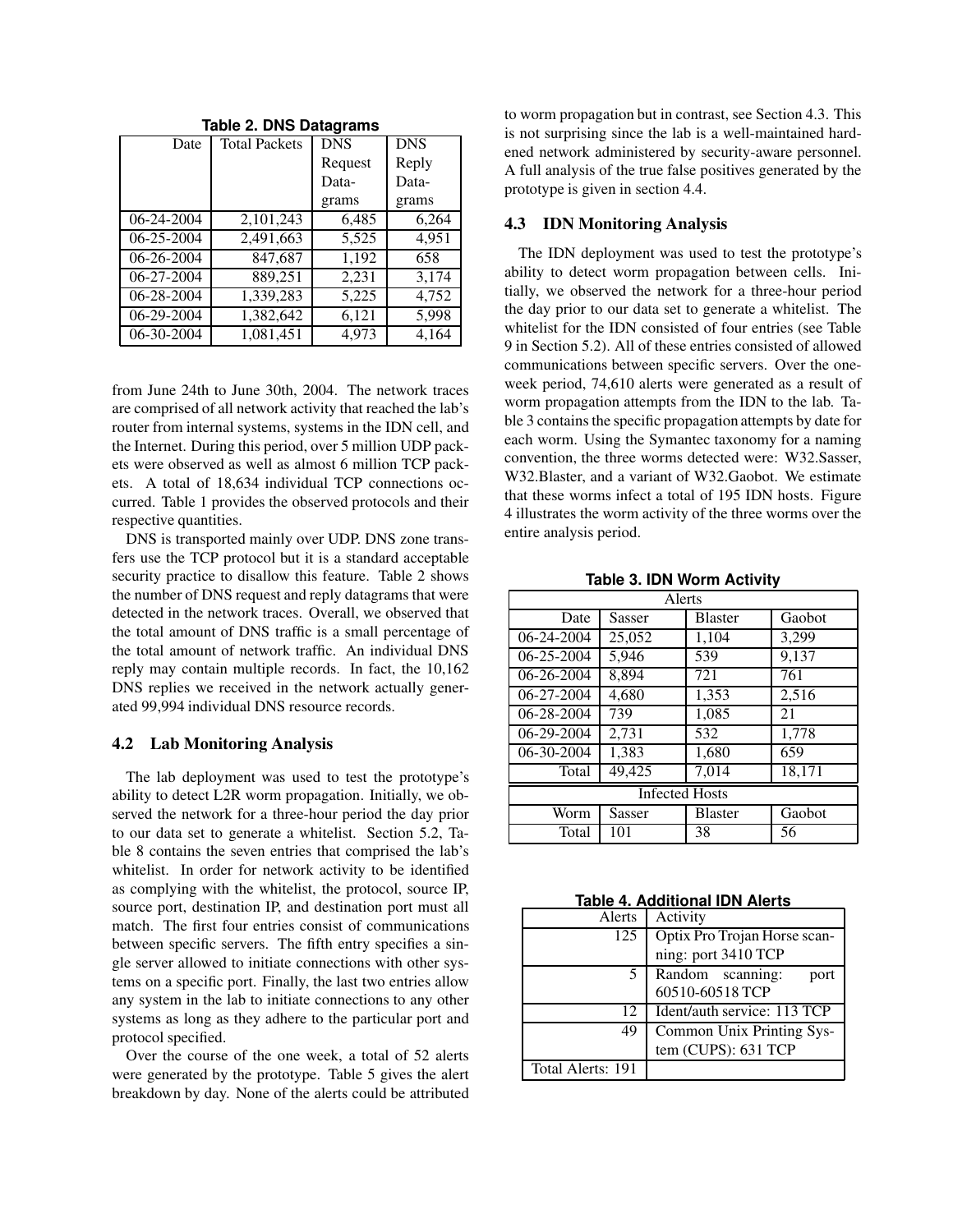| Date       | # of Alerts    | <b>Known False Positives</b>      | <b>True False Positives</b> |
|------------|----------------|-----------------------------------|-----------------------------|
| 06-24-2004 | 18             | 6 Internal Lab, 3 Streaming Audio | 9 HTTP                      |
| 06-25-2004 | 20             | 4 Streaming Audio                 | 16 HTTP                     |
| 06-26-2004 |                |                                   | 1 HTTP                      |
| 06-27-2004 | 6              |                                   | 6 HTTP                      |
| 06-28-2004 |                |                                   | 1 HTTP                      |
| 06-29-2004 | $\overline{4}$ | 2 Port 90 TCP                     | 2 HTTP                      |
| 06-30-2004 | 2              | 1 Port 90 TCP                     | 1 HTTP                      |
| Total      | 52             | 16                                | 36                          |

**Table 5. Lab Alerts**



**Figure 4. IDN Worm Activity**

In addition to the worm activity, the prototype detected other forms of scanning activity and as a result generated 191 alerts. Table 4 reveals the number and type of alerts generated.

A full analysis of the false positives generated by the prototype is given in section 4.4.

### **4.4 False Positives and False Negatives**

## **False Positives Results Analysis**

52 false alerts were generated from monitoring the lab cell, and 191 false alerts from the IDN cell. Based on our analysis in the previous section, we have categorized these false positives as occurring due to:

- 1. Authorized network communications that could be incorporated into a whitelist but were not in our prototype testing.
- 2. Network configuration errors that could be eliminated with proper system administration.
- 3. Suspicious scanning activity other than worm propagation.
- 4. True false positives.

These are discussed in turn below.

**Authorized network communications.** For the purposes of our analysis, we initially allowed for a three hour training period to generate the whitelist. If this was extended to a few days, the whitelist could be augmented with additional entries, greatly reducing the instances of legitimate network activity generating false alerts.

**Network configuration errors.** 6 of the false positives were due to an isolated network configuration problem. Non-routable IP addresses passed through the firewall as a result of a router configuration error. Increasing the training period should also allow for sufficient time to detect any network configurations errors that may generate alerts.

**Suspicious scanning activity.** 125 alerts were generated as a result of an IDN system scanning for the Optix Pro Trojan horse [3] (i.e. port 3410 TCP). 5 alerts were generated as a result of an IDN system scanning for services listening on port numbers between the ranges of 60510 and 60518 TCP. Our preliminary version of the prototype software does not distinguish between scanning for the purposes of worm propagation or for some other activity. Although these alerts are considered false positives, they do warn an administrator that potentially malicious activity is occurring within the network cell. We discuss this in greater detail in Section 6.

**True false positives.** Those alerts that cannot be attributed to the previous three categories are considered *true* false positives.

After further analysis of the lab monitoring results, we determined that 10 of the 52 alerts resulted from authorized network communications. 6 of the alerts resulted from a network configuration error. The remaining 36 alerts we classify as *true* false positives. With respect to the IDN monitoring results, we determined that 130 alerts were caused by non-worm related malicious activity and 61 alerts resulted from authorized network communications. None of the alerts were what we classify as *true* false positives. Table 6 summarizes the number and type of false positives generated from monitoring the lab and IDN cells.

Based on manual inspection of the network traces, we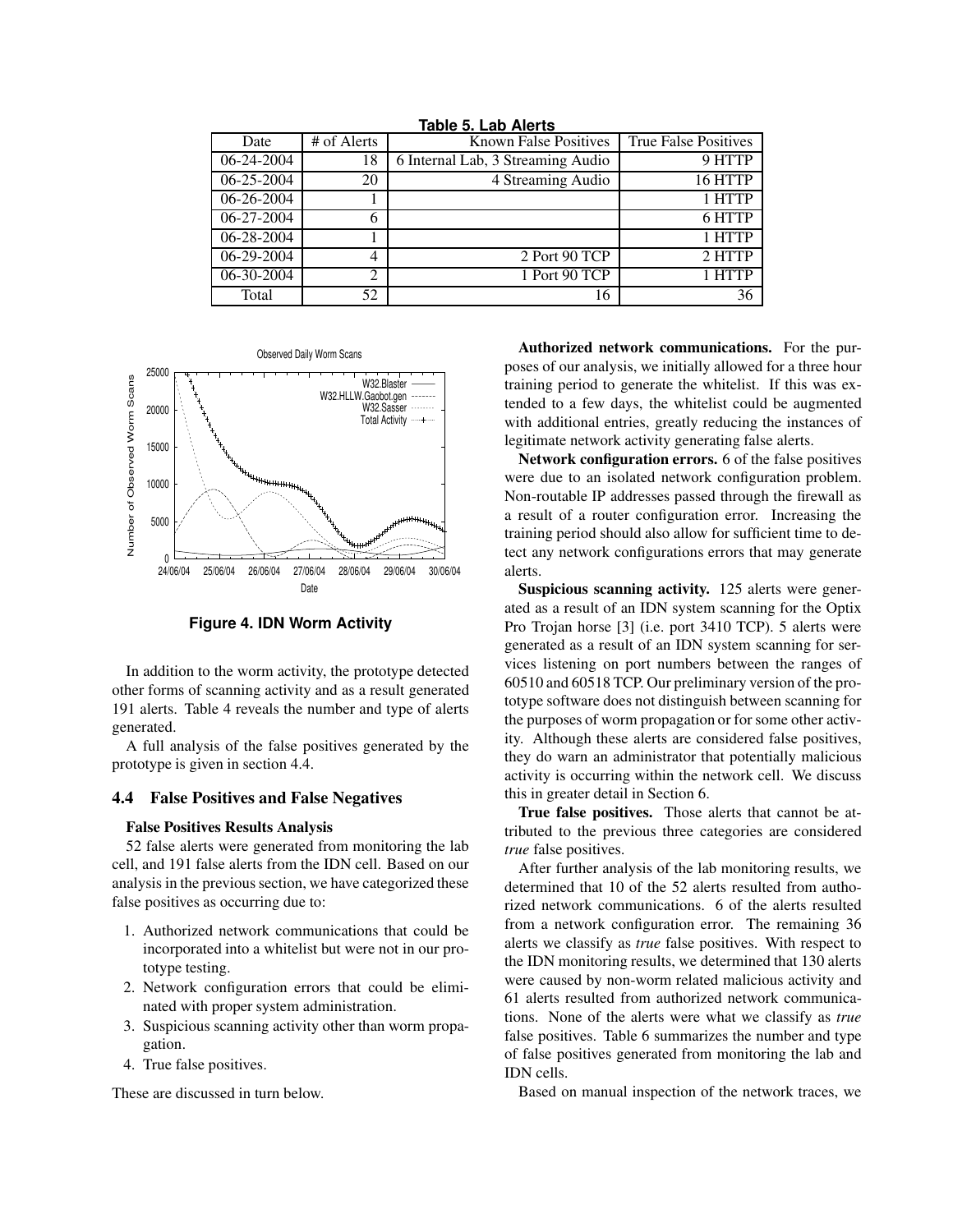|                                     | Lab | <b>IDN</b> |
|-------------------------------------|-----|------------|
| <b>Total Alerts</b>                 | 52  | 74,801     |
| Worm Propagation Alerts             |     | 74,610     |
| Pre-Analysis False Positives        | 52  | 191        |
|                                     |     |            |
| Whitelist Inclusion                 | 10  | 61         |
| <b>Network Configuration Errors</b> | 6   |            |
| Suspicious Activity                 |     | 130        |
|                                     |     |            |
| <b>True False Positives</b>         | 36  |            |

**Table 6. False Positive Results Analysis**

offer some insight into the cause of the 36 true false positives. The majority were caused by TCP connections initiated using a DNS resource record with a very low TTL and then not properly closed. It was a prototype design decision to detect a new TCP connection by simply observing a packet with the SYN flag set. The individual connections themselves were not tracked and maintained in state. Subsequently, we have observed HTTP connections that have been initiated using a DNS resource record with a TTL as low as 10 seconds. Several of these low TTL connections, all to the same web server, do not terminate properly. The client (i.e. inside the lab) does not send the final ACK in the FIN ACK exchange. Instead, in some cases, the client sends a SYN to start a new session with the same server. This connection is initiated after the TTL has expired.

Approximately 60% (i.e. 22 alerts) of our true false positives were caused by this type of network traffic. Subsequent versions of our detection prototype could account for this network activity in two ways:

- 1. Enforce a minimum TTL: those TTL values lower than a minimum threshold (e.g. 600 seconds), could be given a default value (e.g. 600 seconds) in the DCE. According to our analysis, this would have reduced our true false positive count from 36 to 14 (i.e. 60% reduction). The increased probability of a false negative due to this arbitrary increase in TTL values would be negligible (see discussion later in this section).
- 2. Require a second anomalous connection: we could modify our algorithm to generate an alert after two anomalous connections were observed from a system trying to connect to two separate systems within a finite time window. According to our analysis, this would have reduced our true false positives from 36 to 4. Requiring the observation of a second connection attempt would greatly reduce our false positives and only slightly degrade our detection precision (i.e. detect worm propagation after observing only two in-

fection attempts).

Finally, although no UDP based alerts were generated during our analysis, we must comment on the false positive potential of persistent UDP connections. UDP datagrams are treated atomically by our prototype in that each datagram is verified against the connection candidate list. If the exchange of datagrams between the two systems is longer than the TTL of the DNS resource record that initially started the exchange, a false positive will be generated. This could become a concern if the TTL of the resource record is very low (i.e. typically the default TTL value is 1 day).

**False Negatives Results Analysis** A false negative occurs when malicious activity occurs and no subsequent alert is generated. It was a design decision to monitor the network cell at the ingress/egress points, so that all new connections could be easily detected. Another consideration for this design decision was the fact that an end user can specify any DNS server they wish to use thus excluding the one administratively provided to them. As long as the network egress/ingress point is monitored, any external DNS queries can be detected and incorporated in the detection algorithm. However, by not monitoring the cell activity to the local DNS server, we will not be able to detect when the local systems contact the local DNS server. The prototype system maintains the DNS resource records in state respecting the TTL values for each record. If we detect an internal system starting a new connection to a remote system, the prototype checks the candidate connection list to determine if the connection is valid. In effect, we do not verify that the individual system has actually requested and received the DNS resource record, but rather that the resource record is available in the local DNS server. This is a subtle but important distinction.

Consider the scenario where an internal system becomes infected with a scanning worm. There exists the possibility that it may scan a system whose IP address is in the connection candidate data structure. That is, the intended victim was previously accessed by a system in the cell and the associated entry in the connection candidate data structure still exists. To determine the probability of this, we used the worm model discussed by Staniford et al. [7].

We assume that the worm targets victims at random over the entire IPv4 address space. Therefore, if *r* is the number of scans, a single host has a  $N = \frac{1}{2^{32}}$  probability of being reached by the scan. If N is equal to the number of entries in the connection candidate data structure, the probability that a scan from the internal network will be directed at one of the data structures entries is

$$
\beta = r \frac{N}{2^{32}}.\tag{1}
$$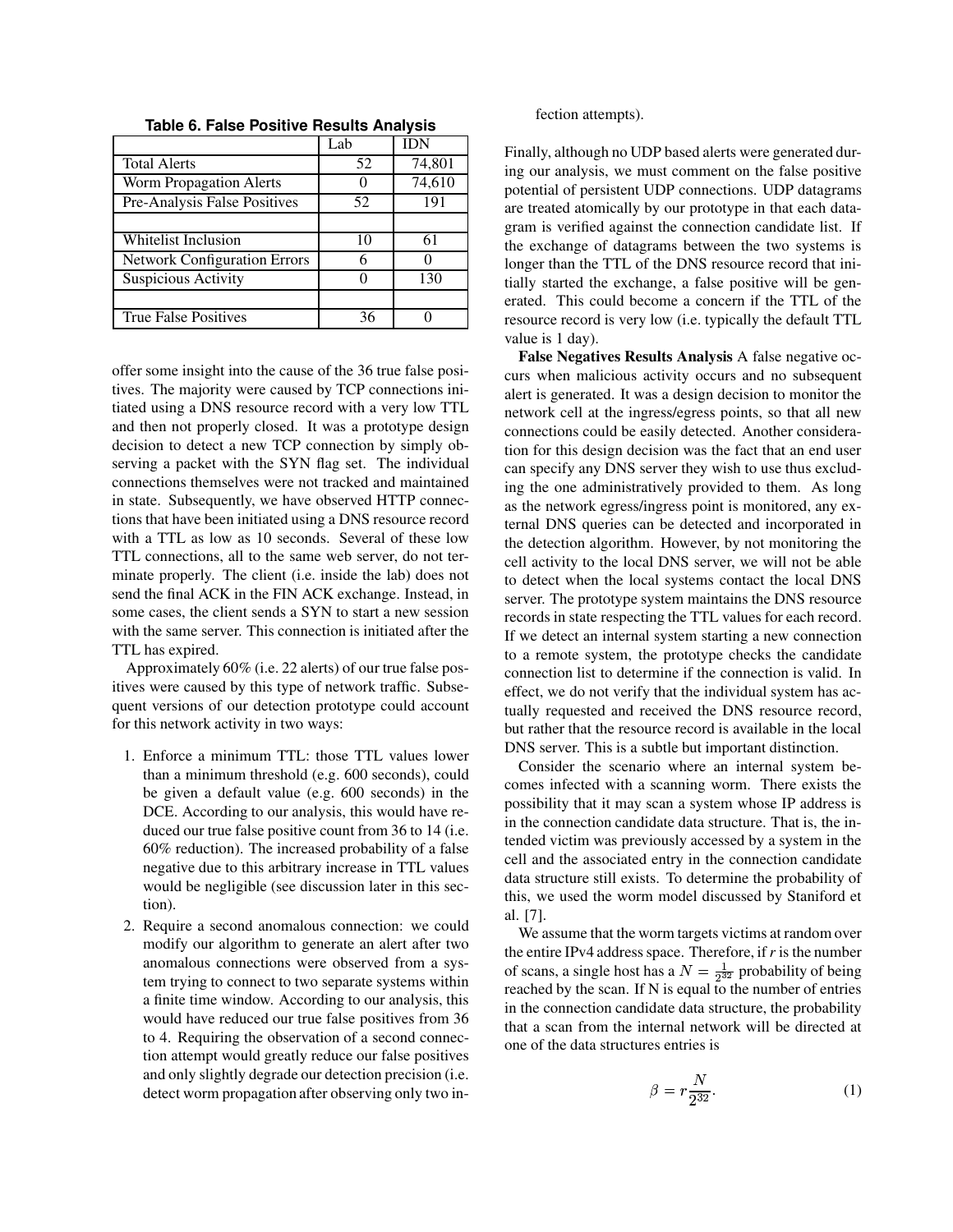| <b>DNS</b> Records | 10 Infected Systems     | 100 Infected Systems              | 200 Infected Systems    | 500 Infected Systems   |
|--------------------|-------------------------|-----------------------------------|-------------------------|------------------------|
| 500                | $1.1641 \times 10^{-6}$ | $5.821 \times 10^{-6}$            | $1.1641 \times 10^{-5}$ | $2.328 \times 10^{-5}$ |
| 1000               | $2.328 \times 10^{-6}$  | $1.164 \times 10^{-5}$            | $2.328 \times 10^{-5}$  | $4.656 \times 10^{-5}$ |
| 2000               | $4.656 \times 10^{-6}$  | $2.328 \times 10^{-5}$            | $4.657 \times 10^{-5}$  | $9.313 \times 10^{-5}$ |
| 5000               | $1.1641 \times 10^{-5}$ | $5.821 \times 10^{-5}$            | $1.1641 \times 10^{-4}$ | $2.328 \times 10^{-4}$ |
| 10000              | $2.328 \times 10^{-5}$  | $1.164 \times \overline{10^{-4}}$ | $2.328 \times 10^{-4}$  | $4.656 \times 10^{-4}$ |

**Table 7. Probability of False Negatives due to Remote DNS Monitoring**

For example, with a 10,000 entry connection candidate list and a network that has 500 infected systems, if all of the systems began scanning at precisely the same time, the probability that after a single scan at least one of the scans would match an entry in the connection candidate list is only .04%. Table 7 contains probabilities, for various parameters, that a false negative will occur due to a single scan simultaneously occuring from each infected system targeting a previously cached IP entry in the connection candidate list.

# **5 Detection Circumvention and Current Limitations**

In this section, we give an overview of possible ways our detection technique can be defeated and its current limitations.

# **5.1 Detection Circumvention**

Any new worm detection algorithm will be the subject of scrutiny for both security researchers and malicious actors. The former seeks to validate and improve new ideas to realize improvements in overall network security countermeasures. The latter will devise ways to exploit weaknesses in the algorithm to circumvent detection. One method a worm writer could employ to evade dection from our approach is to have the worm do a preemptive valid DNS query before each infection attempt (i.e. scan). However, performing valid DNS queries before every infection attempt would have negative consequences for an attacker, e.g. it would:

- 1. Require worms writers to adopt a new infection paradigm to randomly generate valid domain names instead of numeric IP addresses for targeting.
- 2. Slow propagation as worms perform DNS queries in order to spread.
- 3. Increase DNS activity as every infection attempt will pose a significant and noticeable impact on the DNS server.
- 4. Reduce the number of *reachable* vulnerable systems because not all systems (e.g. home users, client systems in an enterprise networks) have qualified domain names being simply clients that do not offer any

services. These client systems could comprise a significant portion of the susceptible Internet population depending on the exploitable vulnerability (e.g. Windows XP buffer overflow).

One of the limitations of the detection technique is that it cannot detect intra-cell and R2L attacks. A skilled attacker could use these limitations in concert to remain undetected while infecting the network. For example, a R2L attack is launched against the network and the worm infects a single system within a cell. Using the network information obtained from the infected system (e.g. netmask, broadcast domain), the worm can limit its scans to within the network cell. In parallel, another R2L attack could be executed against a system within another network cell and the process repeats.

# **5.2 Current Detection Limitations**

Our approach has limitations. As discussed in Section 2, it cannot detect R2L or intra-cell worm propagation. Automated attack tool activity (e.g. auto-rooters, network scanners, Trojan horses scans, etc. ) will be detected but categorized as worm propagation.

Although it depends on the implementation, a worm that targets DNS servers may introduce irregularities that could limit the detection technique. Our detection technique also assumes that all applications honor TTL values; this may not be the case for all applications. Topological, metaserver, and passive worms may not trigger the detector depending on the behavior of the host programs [24]. Additionally, worm propagation via email/network share traversal will not be detected.

Finally, the use of whitelists in certain network environments could constrain the detection technique, as discussed in Section 2. Whitelists are used to exempt specific network activities and systems from the detection algorithm to reduce the occurence of false positives. Tables 8 and 9 contain the whitelist entries for the Lab and IDN networks respectively. These exemptions can be applied to the entire network (e.g. Activity 6, Table 8) or just to specific systems (e.g. Activity 5, Table 8). During our analysis of both networks, the following protocols comprised the respective whitelists:

1. Internet Message Access Protocol (IMAP): IMAP is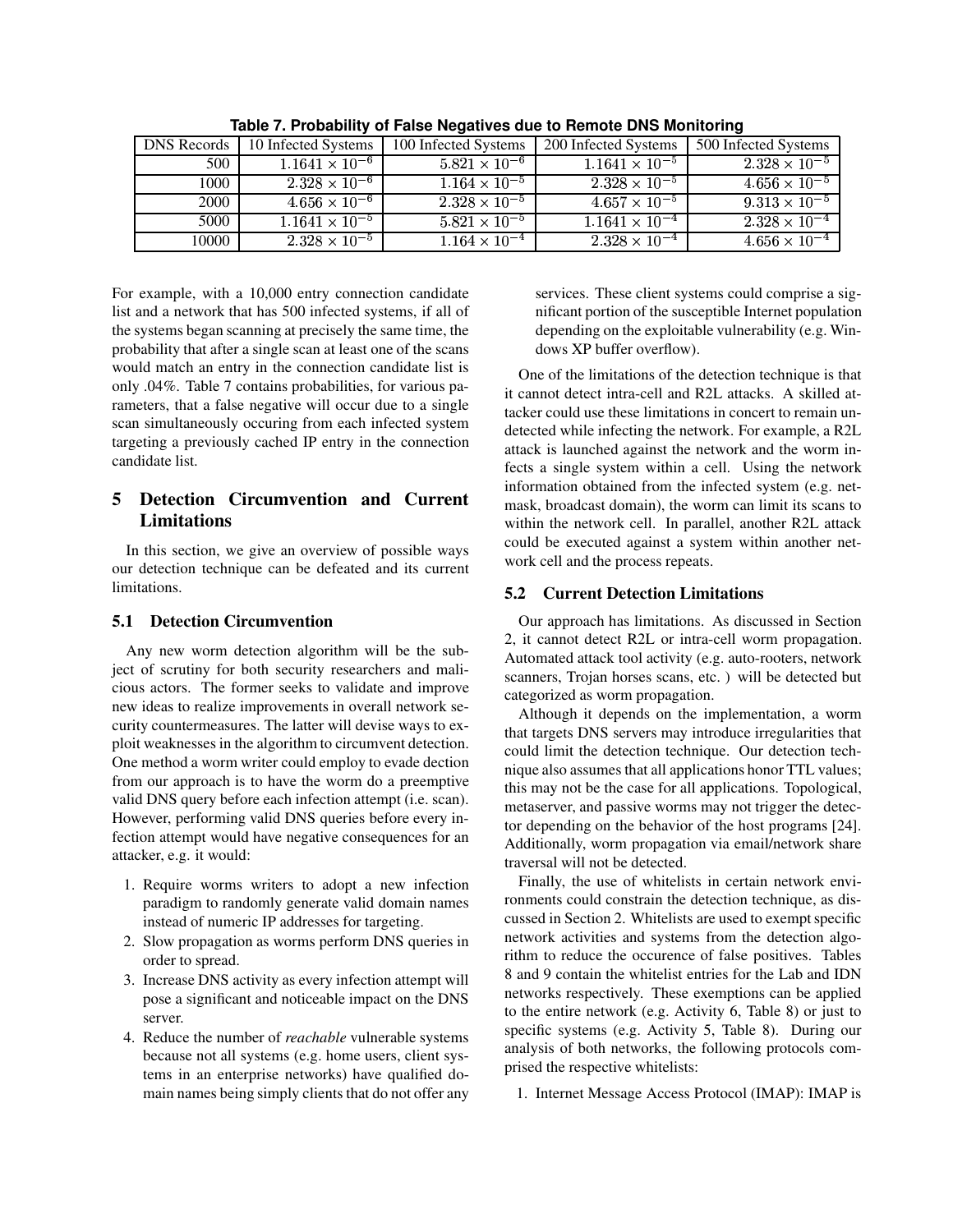|               | $1001C$ of Eqp Willie $131$ |                                           |                                    |  |  |  |
|---------------|-----------------------------|-------------------------------------------|------------------------------------|--|--|--|
| #             | Activity                    | Whitelist Entry                           | Reason                             |  |  |  |
|               | <b>IMAP</b>                 | 192.168.1.33:993 - 192.168.200.50:993 TCP | Mail server communications         |  |  |  |
| $\mathcal{D}$ | <b>IMAP</b>                 | 192.168.1.25:993 - 192.168.200.50:993 TCP | Mail server communications         |  |  |  |
| $\mathcal{R}$ | <b>NTP</b>                  | 192.168.1.12:123 - 192.168.200.2:123 UDP  | Server clock synchronization       |  |  |  |
| 4             | <b>NTP</b>                  | 192.168.1.12:123 - 192.168.200.1:123 UDP  | Server clock synchronization       |  |  |  |
|               | IMAP                        | 192.168.1.5:993 TCP                       | Mail server communications         |  |  |  |
| 6             | <b>FTP</b>                  | 192.168.1.0/191:21 TCP                    | User initiated FTP sessions        |  |  |  |
|               | <b>SSH</b>                  | 192.168.1.0/191:22 TCP                    | <b>User initiated SSH</b> sessions |  |  |  |

**Table 8. Lab Whitelist**

| <b>Table 9. IDN Whitelist</b> |  |  |  |
|-------------------------------|--|--|--|
|                               |  |  |  |

| Activity    | <b>Whitelist Entry</b>                    | Reason                       |
|-------------|-------------------------------------------|------------------------------|
| <b>IMAP</b> | 192.168.200.50:993 - 192.168.1.33:993 TCP | Mail server communications   |
| <b>IMAP</b> | 192.168.200.50:993 - 192.168.1.25:993 TCP | Mail server communications   |
| <b>NTP</b>  | 192.168.200.2:123 - 192.168.1.12:123 UDP  | Sever clock synchronization  |
| <b>NTP</b>  | 192.168.200.1:123 - 192.168.1.12:123 UDP  | Server clock synchronization |

a TCP based protocol that allows a client to remotely access email from a server [8].

- 2. Network TIme Protocol (NTP): NTP is a UDP based protocol used to synchronize computer clocks over a network [13].
- 3. File Transfer Protocol (FTP): FTP is a TCP based protocol used to remotely exchange files [18].
- 4. Secure Shell Protocol (SSH): SSH is a TCP based protocol used to encrypt a data stream to eliminate eavesdropping [4].

The Lab and IDN networks have a strict security policy that restricts the type of services allowed within the network. Therefore, the whitelist entries for these networks were limited to a few systems and protocols. In a network with a very open security policy, the whitelist may become so large that maintanence becomes an issue and the detection algorithm either exempts too much network activity or creates too many false negativesto be useful. In this scenario, we believe that the DNS detection technique would best be used in conjunction with other detection techniques. For instance, the scan detection and supression algorithm developed by Weaver et al. [25] could use our detection technique as another detection signal. In this scenario, our detection technique could provide a meansto assign connections that did not use DNS a greater anomaly score than those that used DNS.

## **6 Extended Applications**

Our DNS-based detection approach could be applied to five additional areas, which we believe warrant future investigation: (1) automated attack tool detection; (2) R2L worm propagation detection; (3) covert channel and remote access Trojan (RAT) detection; (4) mass mailing worm detection; and  $(5)$  integration with other anomaly based detectors. We discuss these in turn.

**Automated Attack Tools.** Automated attack tools share the same exploit methodology as scanning worms. Their goal is to rapidly identify and compromise as many systems as possible. A typical configuration parameter for automated attack tools is a range of numerical IP addresses that they use as their target information. The faster they scan, the faster they can compromise vulnerable systems.

Our DNS-based scanning worm detection technique can be used to detect automated attack tools. As part of our analysis during the prototype testing, we determined that 130 false positives were attributed to scanning for vulnerable services and previously installed malicious software (i.e. the Optix Trojan).

**R2L Worm Propagation.** R2L worm propagation refers to worm propagation attempts that originate from outside the enterprise network boundary. Our detection technique relies on observing DNS activity and new connection attempts from systems within the enterprise network. As we can observe all DNS activity initiated by internal systems, it is easily adapted to correlate this activity with new connections.

We believe that it would be possible to observe and correlate all DNS requests and new connection attempts initiated from remote systems. To determine the precision of the detection algorithm, requires further investigation of the difficulty of correlating DNS server requests with individual system connection requests.

**Covert Channels.** Covert channels are used to provide a communications method that violates the security policy of the system or network. Once a system has been compromised, an attacker typically requires some means to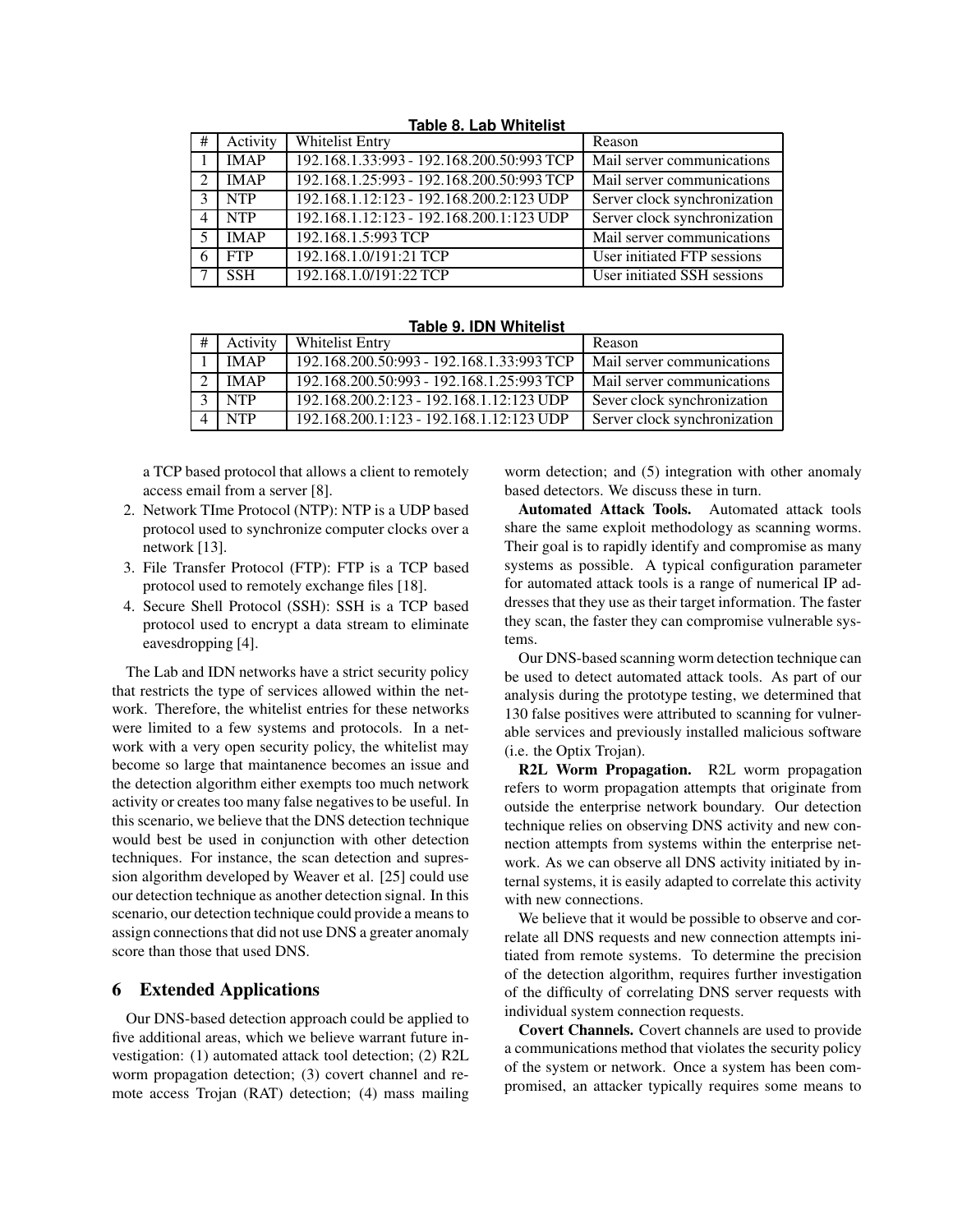access the system to either exfiltrate data or maintain command and control. RATs typically use covert channels to communicate with their respective controllers outside the network. Covert channels are often created through software that can tunnel communications through well known and security policy sanctioned protocols in the network. For instance, several publicly available tools allow a user to tunnel data through the HTTP protocol.

Often an attacker uses a previously compromised system to attack other systems to evade detection. A large percentage of Internet systems (e.g. home users) do not have a fully qualified domain name associated with their IP address. Furthermore, it would not fit the profile of being covert if a compromised system had to perform a DNS query to identify the system that had surreptitious control of it. In this scenario, our DNS-based detection approach would be able to detect covert channel communications.

**Mass-mailing Worms.** Mass-mailing worms infect systems by sending infected email messages. The worm payload is typically contained within an email attachment. As part of the installed code base, these worms often contain their own Simple Mail Transfer Protocol (SMTP) engine. To avoid the need to detect and then use disparate email clients on victim systems, worms install their own fully functional SMTP server, ensuring that they can generate infected emails regardless of the email client software used by the victim. This increases a worms propagation rate.

In contrast to a normal email message generation, a mass-mailing worm automatically composes the infected email message with no human intervention. In fact, unless a virus scanner or some other malicious code detection device detects the infection, the system owner is typically unaware that a worm is resident on the system. Using its built-in SMTP server, the infected system bypasses the corporate mail server when it attempts to send infected emails to the respective recipients.

In this scenario, the SMTP engine of the infected system is responsible for propagating the worm and delivering infected emails. In order to determine the mail server that services a particular recipient, the infected system, not the local mail server, queries the local DNS server for the MX record associated with the email recipient's address. Some worms also contain a list of Internet accessible DNS servers that they can query if communication to the local DNS server from the infected host fails.

Our approach can be used to monitor for MX record queries to uncover systems that query the DNS server directly for MX records. If a local system other than the mail server requests an MX record, we may consider this activity to be anomalous. In order to detect mass-mailing worm propagation, we simply observe all locally generated MX queries to the local DNS server that originate from systems other than the network mail servers. This detection technique can be developed to identify a massmailing worm infected system in a single propagation attempt.

**Anomaly Detection Integration.** We have identified that this detection technique can be prone to significant amounts of false positives and negatives when used in an open network environment. In this scenario, we believe this technique could be useful if integrated into more sophisticated anomaly based detectors to avoid false positives and negatives.

# **7 Related Work**

The observation of network service use, such as DNS, offers a means to detect anomalous network activity. Kruegel et al. [12] orginally proposed the use of application specific knowledge of network services to enable detection of malicious content in individual packets. Their approach was to use statistical anomaly detection to detect R2L attacks targeted at essiential network services. Anomaly scores for specific packets are based on deviations from expected values in a predetermined profile. Once a threshold is exceeded, an alarm is generated. They based their experimental analysis on a prototype that processed both HTTP and DNS network traffic.

Granger et al. [10] present a software architecture to enable self-securing network interfaces to examine packets as they move between network links and host software, detecting and potentially blocking malicious activity. This host-based approach includes a detection technique that enables detection of worm propagation. The technique involves shadowing a host´s DNS table and checking the IP address of each new connection against it. The basic construct of this approach is that its abnormal for a host to make a large number connection attempts without DNS activity. We have extended it to a network-based solution that incorporates additional network information (i.e. whitelists, embedded IP addresses in HTTP packets) that hosts use to initiate new connections.

Williamson [27] devised a method to limit or throttle the rate of malicious mobile code by determining if a system tries to connect to new addresses. If so, the connection is delayed in order to slow the propagation of the malicious code. By not dropping the connection, a balance is struck between reducing the impact of false alarms and limiting the spread of malicious activity in the network.

Jung et al. [11] developed an algorithm called Threshold Random Walk (TRW), to identify malicious remote hosts. They based this algorithm on the observation that scanners are more likely to access hosts and services that do not exist than legitimate remote hosts. If the connection is determined to succeed the random walk is driven upwards, failure to succeed drives the random walk down.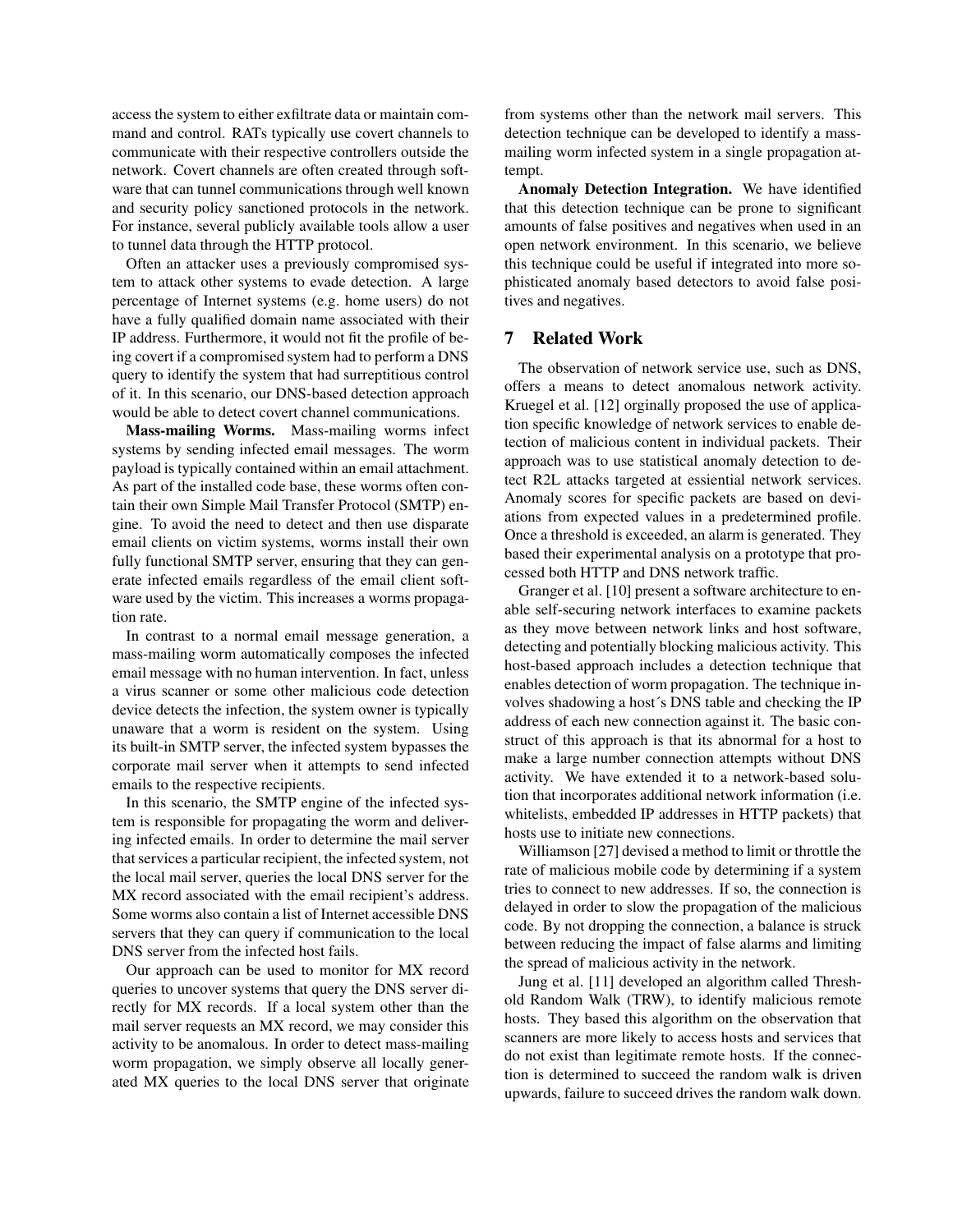By giving legitimate network traffic a higher probability to succeed than attack traffic, a determination can be made on whether a series of connection attempts is a scan.

Weaver et al. [25] developed a scan detection and suppression algorithm based on a simplification of the TRW. They use caches to track the activity of both new connections and IP addresses to reduce the random walk calculation in the TRW. This simplication made the algorithm suitable for implementation in both hardware and software. Their technique allows a scanning host to be detected and stopped in fewer than 10 scans with a low false positive rate.

Two commercial scanning detectors offer an alternate approach to detect worm propagation. Forescout [1] and Mirage [2] networks use a technique called dark-address detection. These detectors either have knowledge of or route unoccupied address spaces within an internal network and detects when systems attempt to connect to these unused spaces.

Silicon Defense developed the CounterMalice worm defense solution [7] to proactively identify and automatically block worm activity in an internal network. The solution divides the network in cells and prevents the worms from spreading between the cells. Staniford's analysis of worm propagation within an enterprise network revealed that such outbreaks exhibit a phased structure with an epidemic threshold [20]. If the network contains a low density of susceptible systems or if the threshold is low, containment systems can be effective in containing the worm outbreak. If these parameters are too large however, the containment systems will not be able to stop the spread of the worm until a significant number of systems are infected.

Zou et al. [28] model requirements for the dynamic quarantine of infected hosts. They demonstrate that epidemic thresholds exist for differing detection and response times. This work provides a benchmark against which the efficiency of any new proposed detection algorithm should take into account. We believe that our scanning worm detection approach has the required efficiency to stop worm propagation before epidemic thresholds are reached.

# **8 Concluding Remarks**

The DNS-based worm propagation detection approach is an effective way to combat scanning worm infection within appropriate enterprise networks (see Section 1). Depending on the network environment and security policy however, the number of protocols added to the whitelist may potentially limit the applicability of this technique as a stand alone detector. In these scenarios, this detection method could be used as an additional detection signal in concert with other worm detection schemes instead of being used as the primary detection technique.

During evaluation, our prototype was successful in detecting scanning worm propagation in the Internal Departmental Network cell of our enterprise network. We have demonstrated that this network-based detection approach can be used in certain network environments to offer significant improvement in detection speed over existing scanning worm propagation detection methods. Regardless of the scanning rate, the detection algorithm is able to detect scanning worm propagaton in a single scanning attempt. It relies on a network service found in every network (i.e. DNS), and being anomaly-based, has the ability to detect emerging worms. We have developed a full implementation of our approach in a software prototype that runs on non-specialized commodity hardware. We plan to make the software available to the public.

Finally, we believe that this detection approach could be easily modified to detect additional classes of malicious activity including: covert channel detection, massmailing worms, automated scanning tools, and remote to local worm propagation. In fact, we have already extended these ideas in an analogous worm detection implementation based on the Address Resolution Protocol as noted in Section 2.

### **Acknowledgements**

We thank Anil Somayaji and the anonymous reviewers for comments which significantly improved this paper. The second author is supported in part by NSERC (Natural Sciences and Engineering Research Council of Canada) and MITACS (Mathematics of Information Technology and Complex Systems) grants. The third author is the Canada Research Chair in Network and Software Security, and is supported in part by an NSERC Discovery Grant, the Canada Research Chairs Program, and MI-TACS.

### **References**

- [1] Forescout. Wormscout. http://www.forescout.com/ wormscout.html.
- [2] Mirage Networks. http://www.miragenetworks.com.
- [3] Optixpro trojan horse. http://securityresponse1. symantec.com/sarc/sarc.nsf/html/backdoor.optixpro .12.html.
- [4] Secure Shell Protocol (secsh). http://www.ietf.org/ html.charters/secsh-charter.html; accessed on October 24, 2004.
- [5] tcpdump/libpcap public repository. http:// www.tcpdump.org.
- [6] August was Worst Month Ever for Viruses, Worms. *Technet News*, September 2003.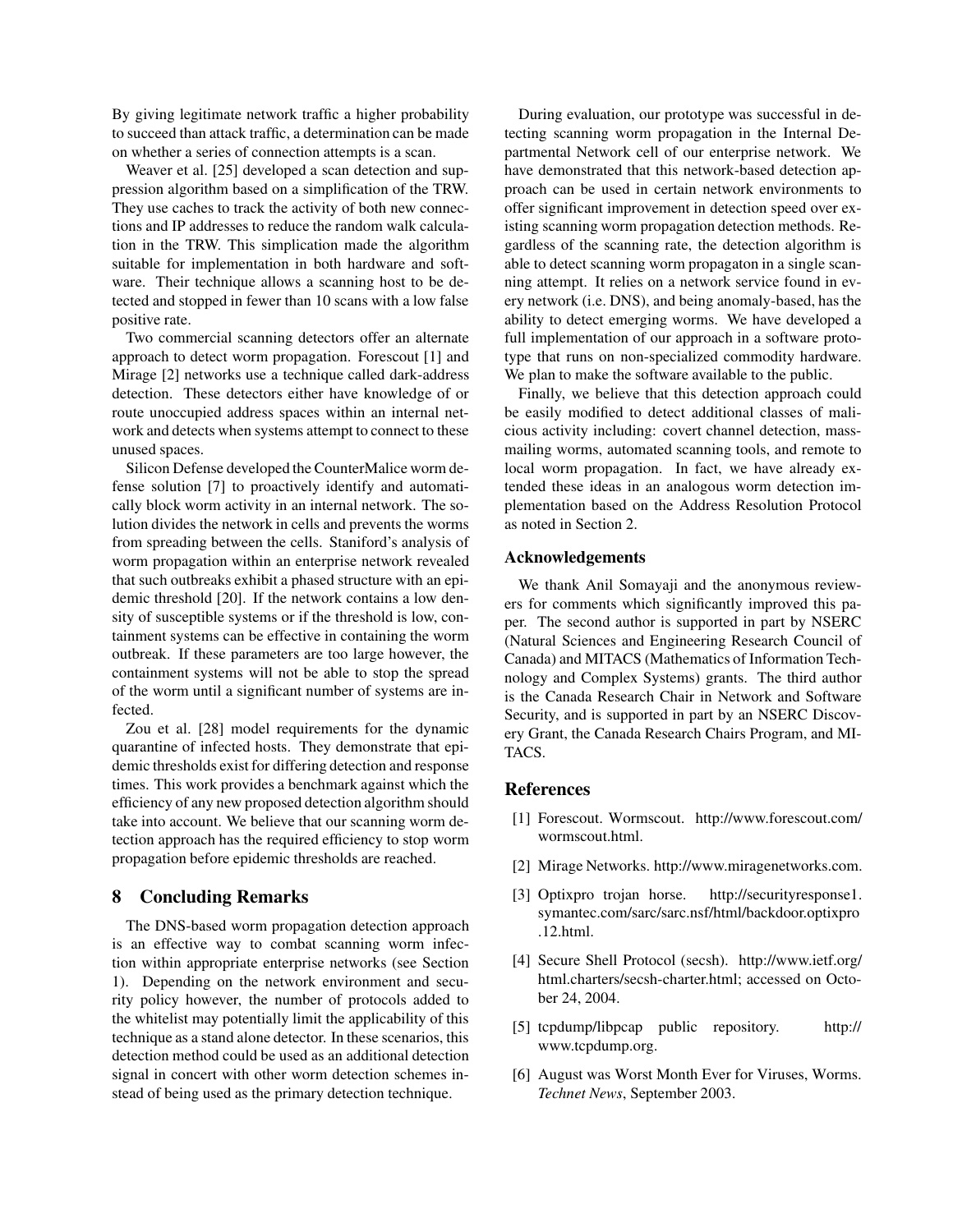- [7] Worm containment in the internal network. Technical report, Silicon Defense, 2003.
- [8] M. Crispin. Internet Message Access Protocol. March 2003. http://www.ietf.org/rfc/rfc3501. txt?number=3501; accessed October 22, 2004.
- [9] D. Ellis, J. Aiken, K. Attwood, and S. Tenaglia. A behavioral approach to worm detection. In *To Appear in Proceedings of The Workshop on Rapid Malcode*, 2003.
- [10] G. Granger, G. Economou, and S. Bielski. Selfsecuring network interfaces: What, why and how. Technical report, Carnegie Mellon Iniversity, CMU-CS-02-144, May 2002.
- [11] J. Jung, V. Paxson, A. Berger, and H. Balakrishman. Fast portscan detection using sequential hypothesis testing. In *2004 IEEE Symposium on Security and Privacy*, 2004.
- [12] C. Kruegel, T. Toth, and E. Kirda. Service specific anomaly detection for intrusion detection. Technical report, TU-1841-2002-28, 2002.
- [13] D. Mills. Network Time Protocol (Version 3). RFC, March 1992. http://www.ietf.org/rfcs/rfc1305.txt? number=1305; accessed October 24, 2004.
- [14] D. Moore, V. Paxson, S. Savage, C. Shannon, S. Staniford, and N. Weaver. Inside the slammer worm. In *IEEE Magazine of Security and Privacy*, pages 33–39, July/August 2003.
- [15] D. Moore, C. Shannon, G. Voelker, and S. Savage. Internet quarantine: Requirements for containing self-propagating code. In *Proceedings of the 2003 IEEE Infocom Conference, San Francisco, CA*, April 2003.
- [16] R. Pethia. Attacks on the Internet 2003. *Congressional Testimony, Subcommittee on Telecommunications and the Internet*, November 2003.
- [17] D. Plummer. An Ethernet Address Resolution Protocol. RFC, November 1982. http://www.ietf.org/rfc/rfc0826.txt?number= 826; accessed on October 24, 2004.
- [18] J. Postel and J. Reynolds. File Transfer Protocol (FTP). RFC, October 1985. http://www.ietf.org/rfc/rfc959. txt?number=959; accessed October 24, 2004.
- [19] C. Shannon and D. Moore. The spread of the witty worm. Technical report, CAIDA, March 2004.
- [20] S. Staniford. Containment of scanning worms in enterprise networks. In *Journal of Computer Science, to appear*, 2004.
- [21] S. Staniford, V. Paxson, and N. Weaver. How to 0wn the internet in your spare time. In *Proceedings of the 11th USENIX Security Symposium*, August 2002.
- [22] N. Weaver. Potential strategies for high speed active worms: A worst case analysis. 2002. http://www.cs.berkeley.edu/˜nweaver/worms. pdf; last accessed October 20, 2004.
- [23] N. Weaver and D. Ellis. Reflections on Witty. *;login: The USENIX Magazine*, 29(3):34–37, June 2004.
- [24] N. Weaver, V. Paxson, S. Staniford, and R. Cunningham. A taxonomy of computer worms. In *The First ACM Workshop on Rapid Malcode (WORM)*, October 2003.
- [25] N. Weaver, S. Staniford, and V. Paxson. Very fast containment of scanning worms. In *Proceedings of the 13th USENIX Security Symposium*, 2004.
- [26] D. Whyte, E. Kranakis, and P. C. van Oorschot. Arpbased detection of scanning worms in an enterprise network. Technical report, School of Computer Science, Carleton University, October 2004.
- [27] M. Williamson. Throttling viruses: Restricting propagation to defeat malicious mobile code. In *Annual Computer Security Applications Conference*, 2002.
- [28] C. Zou, L. Gao, W. Gong, and D. Towsley. Monitoring and early warning for Internet worms. In *In Proceedings of the 10th ACM Conference on Computer and Communications Security*, 2003.

# **A Background**

### **A.1 Worm Propagation Methods**

A thorough discussion of worm classifications based on worm target discovery and selection strategies, carrier mechanisms, activation, payloads, and types of attackers is found in [24]. Worms are typically classified based on two attributes: methods used to spread and the techniques used to exploit vulnerabilities. Most worms propagate by using indiscriminate scanning of the Internet to identify vulnerable systems. As revealed by Slammer, the faster a worm can locate systems the more rapid the infection rate. Staniford et al.'s study [21] used empirical data from actual worm outbreaks to reveal a common effective propagation strategy, random constant spread (RCS) model, wherein a worm randomly scanning through the entire Internet address space, of  $2^{32}$  systems, searching for vulnerable systems.